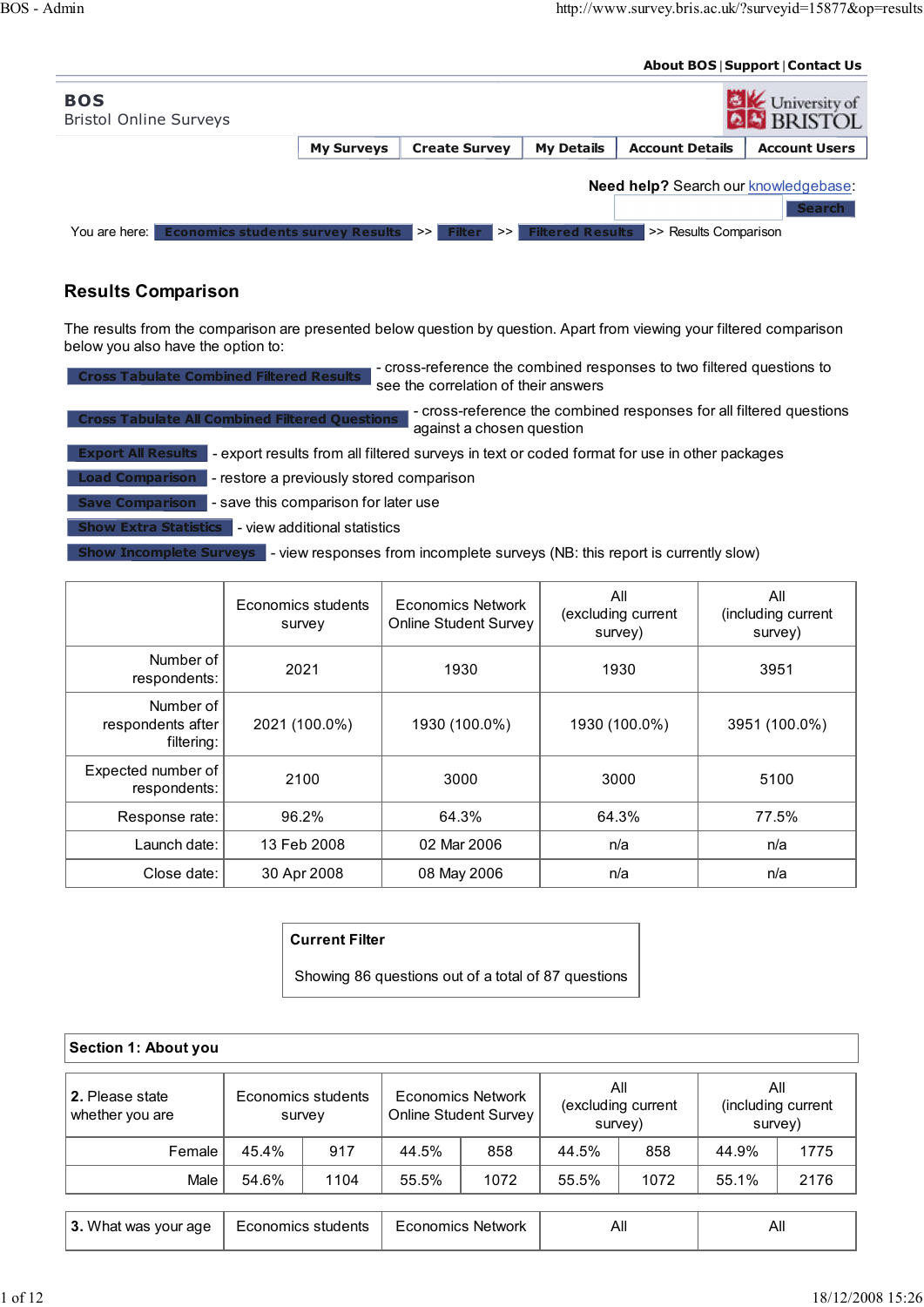| on entry to your<br>course? | survey  |      | <b>Online Student Survey</b> |      | (excluding current<br>survey) |      | (including current<br>survey) |      |
|-----------------------------|---------|------|------------------------------|------|-------------------------------|------|-------------------------------|------|
| $18 - 21$                   | 80.1%   | 1618 | 82.1%                        | 1585 | 82.1%                         | 1585 | 81.1%                         | 3203 |
| $22 - 25$                   | 14.0%   | 282  | 11.8%                        | 228  | 11.8%                         | 228  | 12.9%                         | 510  |
| 26 and over                 | $6.0\%$ | 121  | 6.1%                         | 117  | 6.1%                          | 117  | 6.0%                          | 238  |

| 4. Do you have A level<br>Maths or equivalent? | survey | Economics students | <b>Economics Network</b><br><b>Online Student Survey</b> |      | All<br>(excluding current<br>survey) |      | All<br>(including current<br>survey) |      |
|------------------------------------------------|--------|--------------------|----------------------------------------------------------|------|--------------------------------------|------|--------------------------------------|------|
| Yes                                            | 67.9%  | 1373               | 63.9%                                                    | 1234 | 63.9%                                | 1234 | 66.0%                                | 2607 |
| No                                             | 32.1%  | 648                | 36.1%                                                    | 696  | 36.1%                                | 696  | 34.0%                                | 1344 |

| 5. Do you have A level<br>Economics or<br>equivalent? | Economics students<br>survey |      | <b>Economics Network</b><br><b>Online Student Survey</b> |      | Αll<br>(excluding current<br>survey) |      | All<br>(including current<br>survey) |      |
|-------------------------------------------------------|------------------------------|------|----------------------------------------------------------|------|--------------------------------------|------|--------------------------------------|------|
| Yes                                                   | 60.6%                        | 1224 | 59.2%                                                    | 1143 | 59.2%                                | 1143 | 59.9%                                | 2367 |
| No.                                                   | 39.4%                        | 797  | 40.8%                                                    | 787  | 40.8%                                | 787  | 40.1%                                | 1584 |

| 6. Is English your first<br>language?              |                              | Economics students<br>survey |                                                          | Economics Network<br><b>Online Student Survey</b> | All<br>(excluding current<br>survey) |     | All<br>(including current<br>survey) |      |
|----------------------------------------------------|------------------------------|------------------------------|----------------------------------------------------------|---------------------------------------------------|--------------------------------------|-----|--------------------------------------|------|
| Yes                                                | 68.2%                        | 1379                         | 72.7%                                                    | 1403                                              | 72.7%<br>1403                        |     | 70.4%                                | 2782 |
| No                                                 | 31.8%                        | 642                          | 27.3%                                                    | 527                                               | 27.3%                                | 527 | 29.6%                                | 1169 |
| 6.a. If No, has this<br>affected your<br>learning? | Economics students<br>survey |                              | <b>Economics Network</b><br><b>Online Student Survey</b> |                                                   | All<br>(excluding current<br>survey) |     | All<br>(including current<br>survey) |      |
| Very much                                          | n/a                          | 45                           |                                                          |                                                   |                                      |     | n/a                                  | 45   |
| To some extent                                     | n/a                          | 213                          |                                                          |                                                   |                                      |     | n/a                                  | 213  |
| Not really                                         | n/a                          | 375                          |                                                          |                                                   |                                      |     | n/a                                  | 375  |
| Other                                              | n/a                          | 46                           |                                                          |                                                   |                                      |     | n/a                                  | 46   |

| 7. What year/level on<br>the programme you<br>are now | Economics students<br>survey |     | <b>Economics Network</b><br><b>Online Student Survey</b> |     | All<br>(excluding current<br>survey) |     | All<br>(including current<br>survey) |      |
|-------------------------------------------------------|------------------------------|-----|----------------------------------------------------------|-----|--------------------------------------|-----|--------------------------------------|------|
| 1 year                                                | 36.0%                        | 727 | 38.0%                                                    | 733 | 38.0%                                | 733 | 37.0%                                | 1460 |
| 2 year                                                | 23.6%                        | 477 | 26.8%                                                    | 517 | 26.8%                                | 517 | 25.2%                                | 994  |
| 3 year                                                | 25.3%                        | 511 | 25.0%                                                    | 483 | 25.0%                                | 483 | 25.2%                                | 994  |
| 4 year                                                | 6.1%                         | 123 | 4.7%                                                     | 90  | 4.7%                                 | 90  | 5.4%                                 | 213  |
| postgraduate                                          | 9.1%                         | 183 | 5.5%                                                     | 107 | 5.5%                                 | 107 | 7.3%                                 | 290  |

| 9. When you applied<br>for university, was this<br>degree your first<br>choice? |       | Economics students<br>survey | Economics Network<br><b>Online Student Survey</b> |      | All<br>(excluding current<br>survey) |      | All<br>(including current<br>survey) |      |
|---------------------------------------------------------------------------------|-------|------------------------------|---------------------------------------------------|------|--------------------------------------|------|--------------------------------------|------|
| Yes.                                                                            | 82.6% | 1670                         | 81.2%                                             | 1531 | 81.2%                                | 1531 | 82.0%                                | 3201 |
| No.                                                                             | 17.4% | 351                          | 18.8%                                             | 354  | 18.8%                                | 354  | 18.0%                                | 705  |

| $\vert$ 11. May we contact<br>vou to invite you to<br>participate in other | Economics students<br>survey | Economics Network<br><b>Online Student Survey</b> | Αll<br>(excluding current<br>survey) | Αll<br>(including current<br>survey) |
|----------------------------------------------------------------------------|------------------------------|---------------------------------------------------|--------------------------------------|--------------------------------------|
|----------------------------------------------------------------------------|------------------------------|---------------------------------------------------|--------------------------------------|--------------------------------------|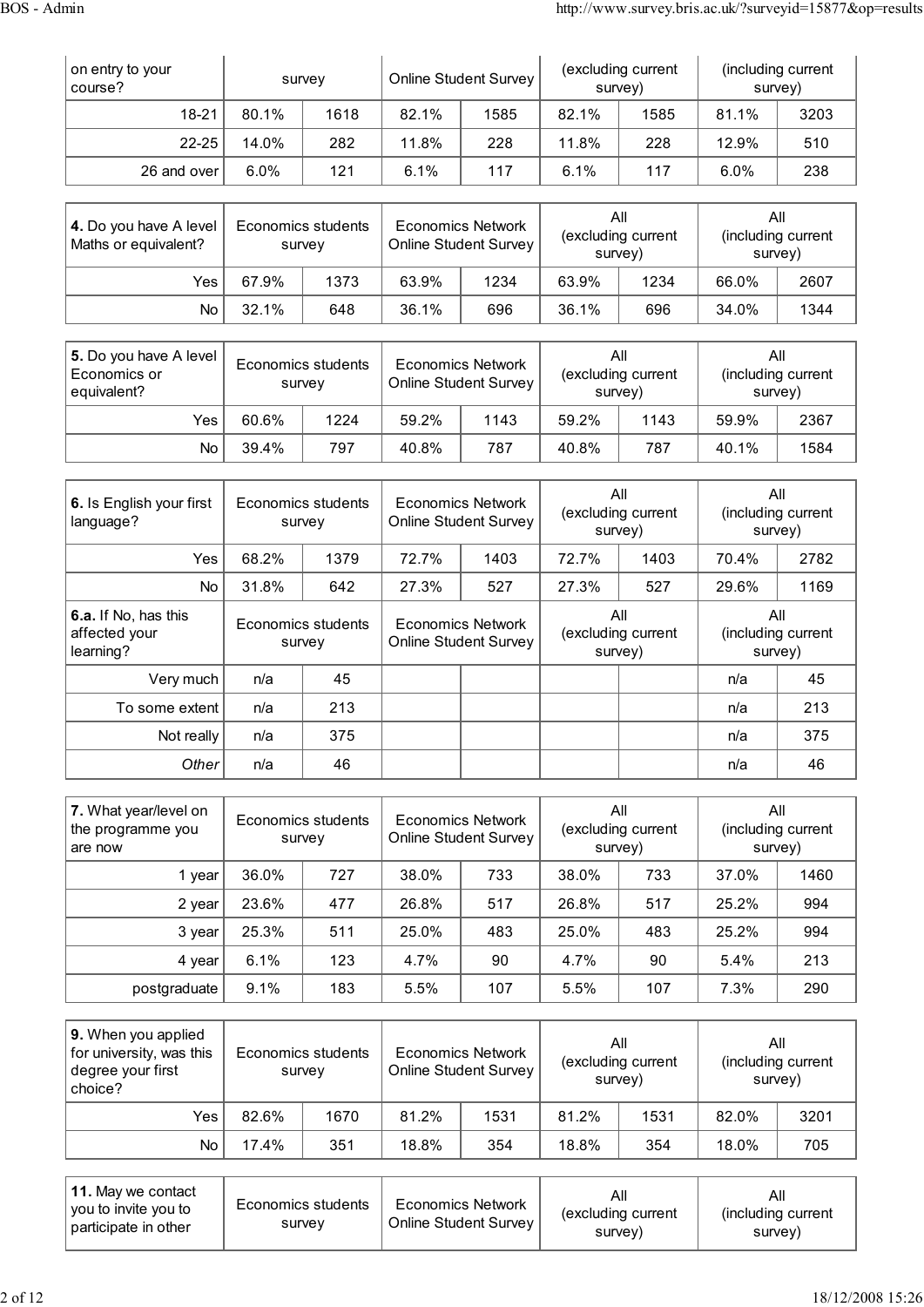٦

| parts of our study? |       |      |       |      |       |      |       |      |
|---------------------|-------|------|-------|------|-------|------|-------|------|
| Yes                 | 56.4% | 1078 | 59.1% | 1086 | 59.1% | 1086 | 57.7% | 2164 |
| No.                 | 43.6% | 832  | 40.9% | 753  | 40.9% | 753  | 42.3% | 1585 |

| Section 2: About your previous learning experience                                                      |                              |                                     |                                                          |  |                                      |       |                                      |
|---------------------------------------------------------------------------------------------------------|------------------------------|-------------------------------------|----------------------------------------------------------|--|--------------------------------------|-------|--------------------------------------|
| 12. Before starting on<br>this course did you<br>study in the UK?                                       | Economics students<br>survey |                                     | <b>Economics Network</b><br><b>Online Student Survey</b> |  | All<br>(excluding current<br>survey) |       | All<br>(including current<br>survey) |
| Yes                                                                                                     | 73.0%                        | 1475                                |                                                          |  |                                      | 73.0% | 1475                                 |
| No                                                                                                      | 27.0%                        | 546                                 |                                                          |  |                                      | 27.0% | 546                                  |
| 13. How does<br>studying on your<br>current course differ<br>from your previous<br>learning experience? |                              | <b>Economics students</b><br>survey | <b>Economics Network</b><br><b>Online Student Survey</b> |  | All<br>(excluding current<br>survey) |       | All<br>(including current<br>survey) |
| 13.a. Teaching<br>method -- Use number<br>key                                                           |                              | Economics students<br>survey        | <b>Economics Network</b><br><b>Online Student Survey</b> |  | All<br>(excluding current<br>survey) |       | All<br>(including current<br>survey) |
| 1= Very similar                                                                                         | n/a                          | 59                                  |                                                          |  |                                      | n/a   | 59                                   |
| $2 =$ Similar                                                                                           | n/a                          | 243                                 |                                                          |  |                                      | n/a   | 243                                  |
| $3 =$ Some similar,<br>some different                                                                   | n/a                          | 575                                 |                                                          |  |                                      | n/a   | 575                                  |
| $4 =$ Different                                                                                         | n/a                          | 759                                 |                                                          |  |                                      | n/a   | 759                                  |
| $5 = \text{Very different}$                                                                             | n/a                          | 409                                 |                                                          |  |                                      | n/a   | 409                                  |
| 13.a.ii. Teaching<br>method                                                                             |                              | Economics students<br>survey        | <b>Economics Network</b><br>Online Student Survey        |  | All<br>(excluding current<br>survey) |       | All<br>(including current<br>survey) |
| 13.b. Assessment --<br>Use number key                                                                   |                              | <b>Economics students</b><br>survey | <b>Economics Network</b><br><b>Online Student Survey</b> |  | All<br>(excluding current<br>survey) |       | All<br>(including current<br>survey) |
| 1= Very similar                                                                                         | n/a                          | 152                                 |                                                          |  |                                      | n/a   | 152                                  |
| $2 =$ Similar                                                                                           | n/a                          | 508                                 |                                                          |  |                                      | n/a   | 508                                  |
| 3 = Some similar,<br>some different                                                                     | n/a                          | 597                                 |                                                          |  |                                      | n/a   | 597                                  |
| $4 =$ Different                                                                                         | n/a                          | 536                                 |                                                          |  |                                      | n/a   | 536                                  |
| $5 = V$ ery different                                                                                   | n/a                          | 248                                 |                                                          |  |                                      | n/a   | 248                                  |
| 13.b.ii. Assessment                                                                                     |                              | Economics students<br>survey        | <b>Economics Network</b><br><b>Online Student Survey</b> |  | All<br>(excluding current<br>survey) |       | All<br>(including current<br>survey) |
| 13.c. Contact with<br>lecturers -- Use<br>number key                                                    |                              | <b>Economics students</b><br>survey | <b>Economics Network</b><br>Online Student Survey        |  | All<br>(excluding current<br>survey) |       | All<br>(including current<br>survey) |
| $1 = \text{Very similar}$                                                                               | n/a                          | 67                                  |                                                          |  |                                      | n/a   | 67                                   |
| $2 =$ Similar                                                                                           | n/a                          | 241                                 |                                                          |  |                                      | n/a   | 241                                  |
| $3 =$ Some similar,<br>some different                                                                   | n/a                          | 395                                 |                                                          |  |                                      | n/a   | 395                                  |

4 = Different n/a 768 n/a 768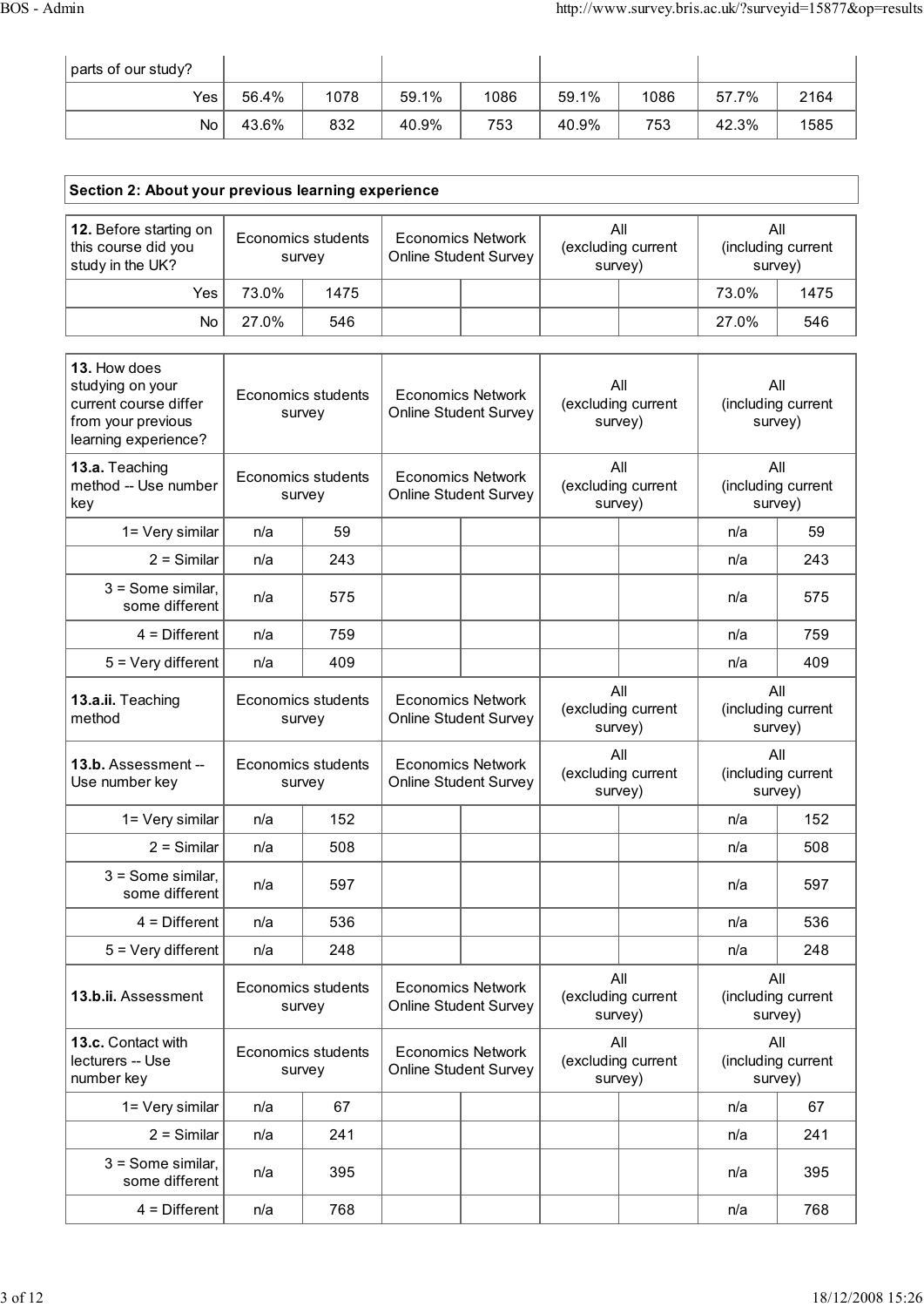| $5 = V$ ery different                                                                              | n/a | 557                          |                                                          |                                      | n/a | 557                                  |
|----------------------------------------------------------------------------------------------------|-----|------------------------------|----------------------------------------------------------|--------------------------------------|-----|--------------------------------------|
| 13.c.ii. Contact with<br><b>lecturers</b>                                                          |     | Economics students<br>survey | <b>Economics Network</b><br><b>Online Student Survey</b> | All<br>(excluding current<br>survey) |     | All<br>(including current<br>survey) |
| 13.d. E-learning and<br>use of IT -- Use<br>number key                                             |     | Economics students<br>survey | <b>Economics Network</b><br><b>Online Student Survey</b> | All<br>(excluding current<br>survey) |     | All<br>(including current<br>survey) |
| 1= Very similar                                                                                    | n/a | 112                          |                                                          |                                      | n/a | 112                                  |
| $2 =$ Similar                                                                                      | n/a | 410                          |                                                          |                                      | n/a | 410                                  |
| $3 =$ Some similar,<br>some different                                                              | n/a | 478                          |                                                          |                                      | n/a | 478                                  |
| $4$ = Different                                                                                    | n/a | 644                          |                                                          |                                      | n/a | 644                                  |
| $5 = Very$ different                                                                               | n/a | 407                          |                                                          |                                      | n/a | 407                                  |
| 13.d.ii. E-learning and<br>use of IT                                                               |     | Economics students<br>survey | <b>Economics Network</b><br><b>Online Student Survey</b> | All<br>(excluding current<br>survey) |     | All<br>(including current<br>survey) |
| 13.e. Student support<br>-- Use number key                                                         |     | Economics students<br>survey | <b>Economics Network</b><br><b>Online Student Survey</b> | All<br>(excluding current<br>survey) |     | All<br>(including current<br>survey) |
| 1= Very similar                                                                                    | n/a | 95                           |                                                          |                                      | n/a | 95                                   |
| $2 =$ Similar                                                                                      | n/a | 377                          |                                                          |                                      | n/a | 377                                  |
| $3 =$ Some similar,<br>some different                                                              | n/a | 632                          |                                                          |                                      | n/a | 632                                  |
| $4$ = Different                                                                                    | n/a | 667                          |                                                          |                                      | n/a | 667                                  |
| $5 = Very$ different                                                                               | n/a | 309                          |                                                          |                                      | n/a | 309                                  |
| 13.e.ii. Student<br>support                                                                        |     | Economics students<br>survey | <b>Economics Network</b><br>Online Student Survey        | All<br>(excluding current<br>survey) |     | All<br>(including current<br>survey) |
| 14. Do you think your<br>previous learning<br>experience prepared<br>you for your current<br>study |     | Economics students<br>survey | <b>Economics Network</b><br><b>Online Student Survey</b> | All<br>(excluding current<br>survey) |     | All<br>(including current<br>survey) |
| Very well                                                                                          | n/a | 503                          |                                                          |                                      | n/a | 503                                  |
| Adequately                                                                                         | n/a | 1351                         |                                                          |                                      | n/a | 1351                                 |

| Section 3: About your degree course |
|-------------------------------------|
|                                     |

| 15. Has studying this<br>degree course met<br>your expectations? |       | Economics students<br>survey | Economics Network<br>Online Student Survey |     | All<br>(excluding current<br>survey) |     | All<br>(including current<br>survey) |      |
|------------------------------------------------------------------|-------|------------------------------|--------------------------------------------|-----|--------------------------------------|-----|--------------------------------------|------|
| Yes                                                              | 28.6% | 579                          | 35.6%                                      | 688 | 35.6%                                | 688 | 32.1%                                | 1267 |
| Mostly yes                                                       | 46.3% | 936                          | 39.8%                                      | 769 | 39.8%                                | 769 | 43.2%                                | 1705 |
| In some parts yes, in<br>others no                               | 19.7% | 399                          | 19.7%                                      | 380 | 19.7%                                | 380 | 19.7%                                | 779  |
| Mostly no                                                        | 4.0%  | 80                           | 3.3%                                       | 64  | 3.3%                                 | 64  | 3.6%                                 | 144  |

Not at all n/a 237 n/a 237 Other n/a 114 n/a 114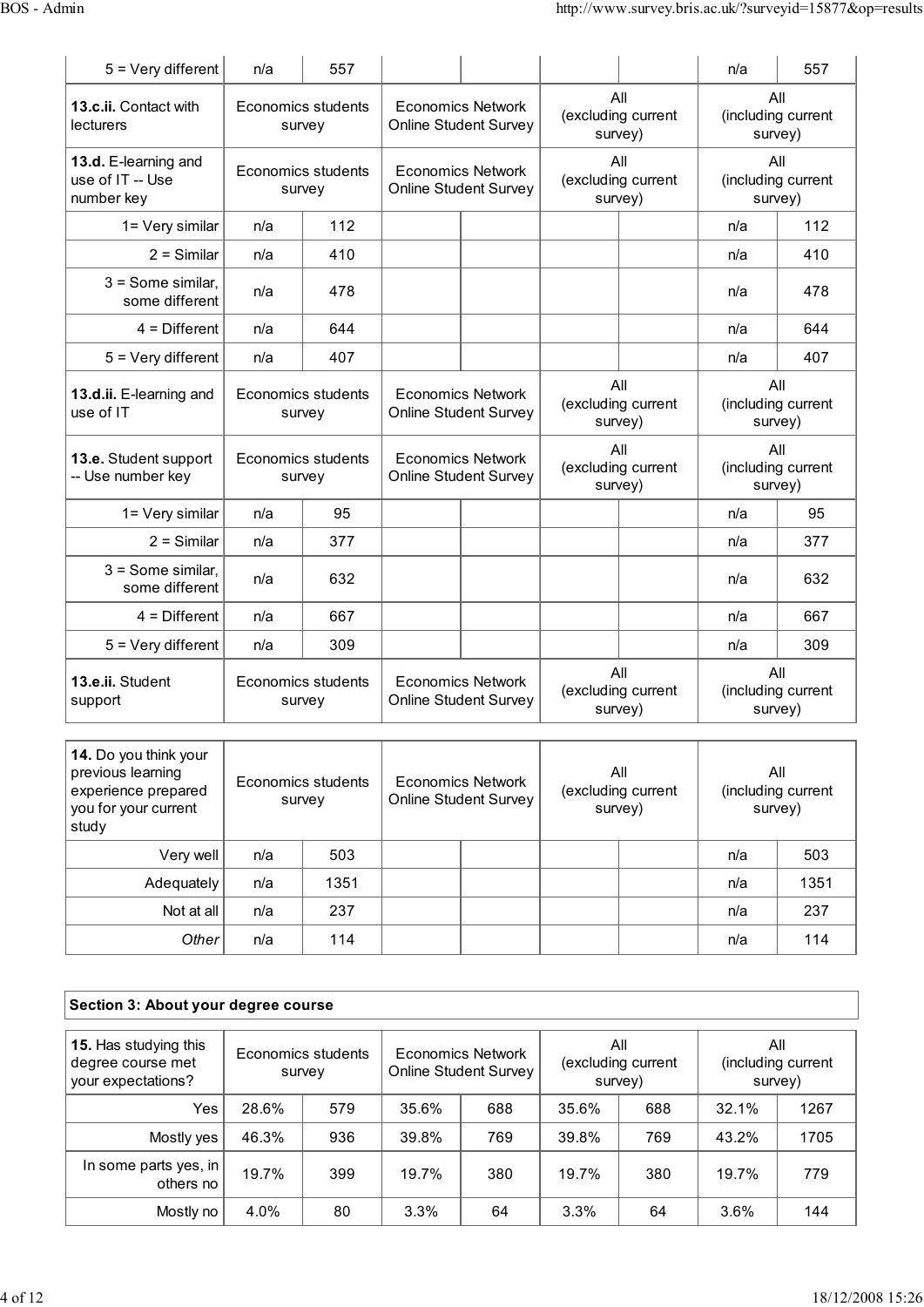| No                                                                                                  | 1.3%  | 27                           | 1.5%  | 29                                                       | 1.5%  | 29                                   | 1.4%  | 56                                   |
|-----------------------------------------------------------------------------------------------------|-------|------------------------------|-------|----------------------------------------------------------|-------|--------------------------------------|-------|--------------------------------------|
| 16. Please indicate<br>how useful you have<br>found each of these in<br>supporting your<br>learning |       | Economics students<br>survey |       | <b>Economics Network</b><br><b>Online Student Survey</b> |       | All<br>(excluding current<br>survey) |       | All<br>(including current<br>survey) |
| 16.a. Lectures                                                                                      |       | Economics students<br>survey |       | <b>Economics Network</b><br><b>Online Student Survey</b> |       | All<br>(excluding current<br>survey) |       | All<br>(including current<br>survey) |
| Very useful                                                                                         | 28.5% | 575                          | 25.9% | 500                                                      | 25.9% | 500                                  | 27.2% | 1075                                 |
| Useful                                                                                              | 46.2% | 933                          | 49.4% | 954                                                      | 49.4% | 954                                  | 47.8% | 1887                                 |
| Of some use                                                                                         | 18.3% | 370                          | 19.8% | 383                                                      | 19.8% | 383                                  | 19.1% | 753                                  |
| Of little use                                                                                       | 6.1%  | 124                          | 3.6%  | 70                                                       | 3.6%  | 70                                   | 4.9%  | 194                                  |
| N/A - do not have this<br>in my degree                                                              | 0.5%  | 10                           | 0.6%  | 12                                                       | 0.6%  | 12                                   | 0.6%  | 22                                   |
| Other                                                                                               | 0.4%  | 9                            | 0.6%  | 11                                                       | 0.6%  | 11                                   | 0.5%  | 20                                   |
| 16.b. Small classes or<br>seminars (up to 20<br>students)                                           |       | Economics students<br>survey |       | <b>Economics Network</b><br><b>Online Student Survey</b> |       | All<br>(excluding current<br>survey) |       | All<br>(including current<br>survey) |
| Very useful                                                                                         | 45.3% | 915                          | 39.2% | 756                                                      | 39.2% | 756                                  | 42.3% | 1671                                 |
| Useful                                                                                              | 33.3% | 674                          | 36.6% | 706                                                      | 36.6% | 706                                  | 34.9% | 1380                                 |
| Of some use                                                                                         | 13.6% | 274                          | 14.6% | 282                                                      | 14.6% | 282                                  | 14.1% | 556                                  |
| Of little use                                                                                       | 4.3%  | 87                           | 4.9%  | 94                                                       | 4.9%  | 94                                   | 4.6%  | 181                                  |
| N/A - do not have this<br>in my degree                                                              | 3.0%  | 61                           | 4.4%  | 84                                                       | 4.4%  | 84                                   | 3.7%  | 145                                  |
| Other                                                                                               | 0.5%  | 10                           | 0.4%  | 8                                                        | 0.4%  | 8                                    | 0.5%  | 18                                   |
| 16.c. Workshops or<br>classes (over 25<br>students)                                                 |       | Economics students<br>survey |       | <b>Economics Network</b><br>Online Student Survey        |       | All<br>(excluding current<br>survey) |       | All<br>(including current<br>survey) |
| Very useful                                                                                         | 13.3% | 269                          | 8.4%  | 163                                                      | 8.4%  | 163                                  | 10.9% | 432                                  |
| Useful                                                                                              | 26.9% | 543                          | 25.0% | 483                                                      | 25.0% | 483                                  | 26.0% | 1026                                 |
| Of some use                                                                                         | 17.6% | 356                          | 18.7% | 360                                                      | 18.7% | 360                                  | 18.1% | 716                                  |
| Of little use                                                                                       | 7.2%  | 146                          | 7.1%  | 137                                                      | 7.1%  | 137                                  | 7.2%  | 283                                  |
| N/A - do not have this<br>in my degree                                                              | 34.7% | 702                          | 40.4% | 779                                                      | 40.4% | 779                                  | 37.5% | 1481                                 |
| Other                                                                                               | 0.2%  | 5                            | 0.4%  | 8                                                        | 0.4%  | 8                                    | 0.3%  | 13                                   |
| 16.d. Lecturers office<br>hours or clinics or<br>one-to-one tutorials                               |       | Economics students<br>survey |       | <b>Economics Network</b><br><b>Online Student Survey</b> |       | All<br>(excluding current<br>survey) |       | All<br>(including current<br>survey) |
| Very useful                                                                                         | 22.1% | 447                          | 17.8% | 343                                                      | 17.8% | 343                                  | 20.0% | 790                                  |
| Useful                                                                                              | 26.0% | 526                          | 25.9% | 500                                                      | 25.9% | 500                                  | 26.0% | 1026                                 |
| Of some use                                                                                         | 22.7% | 458                          | 24.2% | 467                                                      | 24.2% | 467                                  | 23.4% | 925                                  |
| Of little use                                                                                       | 18.2% | 367                          | 19.4% | 375                                                      | 19.4% | 375                                  | 18.8% | 742                                  |
| N/A - do not have this<br>in my degree                                                              | 9.2%  | 185                          | 9.9%  | 191                                                      | 9.9%  | 191                                  | 9.5%  | 376                                  |
| Other                                                                                               | 1.9%  | 38                           | 2.8%  | 54                                                       | 2.8%  | 54                                   | 2.3%  | 92                                   |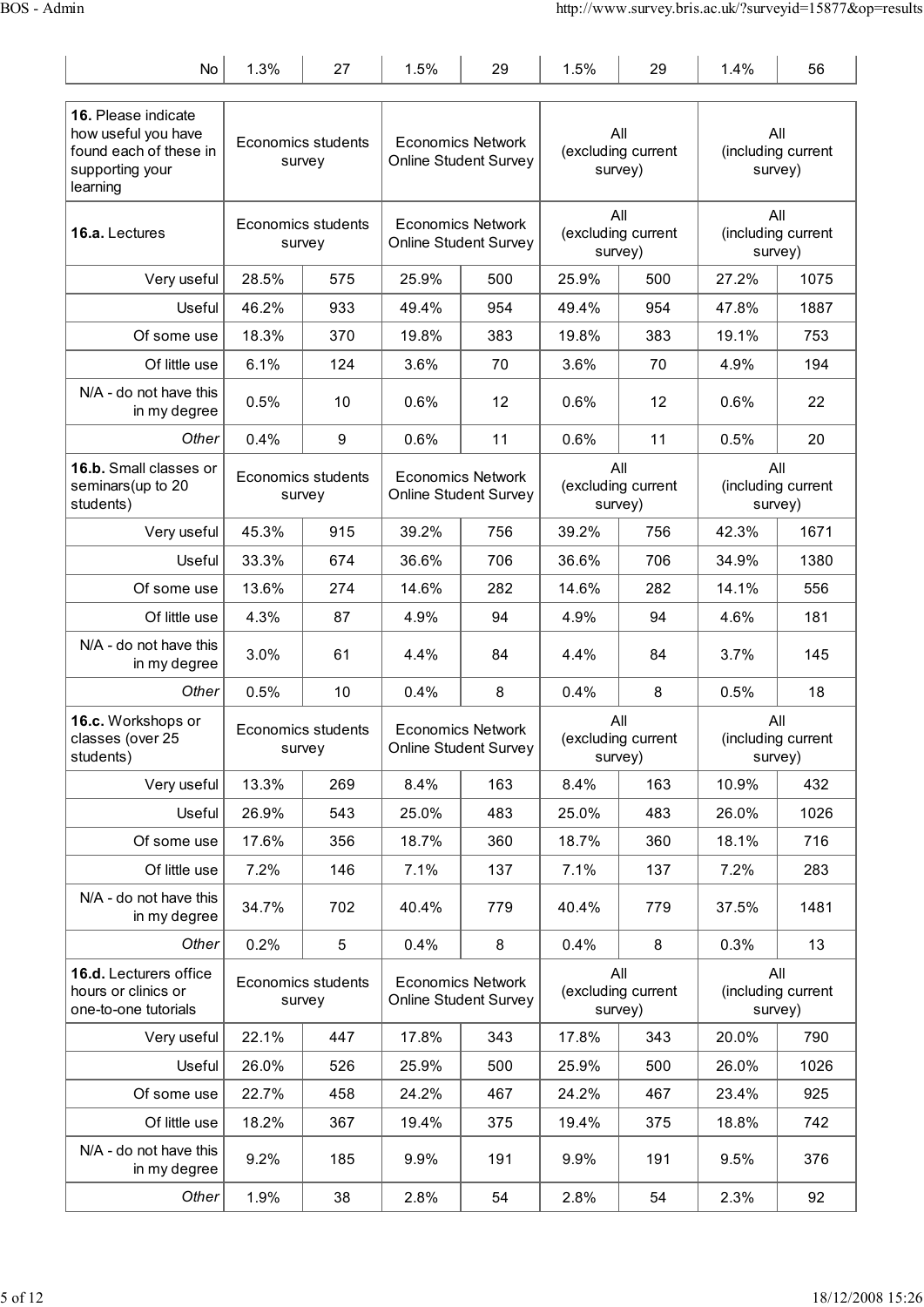| 16.e. Assigned<br>reading                                         |                              | Economics students<br>survey |                                                          | <b>Economics Network</b><br><b>Online Student Survey</b> |                                      | All<br>(excluding current<br>survey) | All<br>survey)                       | (including current                   |
|-------------------------------------------------------------------|------------------------------|------------------------------|----------------------------------------------------------|----------------------------------------------------------|--------------------------------------|--------------------------------------|--------------------------------------|--------------------------------------|
| Very useful                                                       | 22.3%                        | 451                          | 25.5%                                                    | 493                                                      | 25.5%                                | 493                                  | 23.9%                                | 944                                  |
| Useful                                                            | 42.7%                        | 862                          | 43.7%                                                    | 843                                                      | 43.7%                                | 843                                  | 43.2%                                | 1705                                 |
| Of some use                                                       | 24.5%                        | 495                          | 22.1%                                                    | 427                                                      | 22.1%                                | 427                                  | 23.3%                                | 922                                  |
| Of little use                                                     | 6.9%                         | 139                          | 5.4%                                                     | 104                                                      | 5.4%                                 | 104                                  | 6.2%                                 | 243                                  |
| N/A - do not have this<br>in my degree                            | 3.4%                         | 68                           | 2.8%                                                     | 54                                                       | 2.8%                                 | 54                                   | 3.1%                                 | 122                                  |
| Other                                                             | 0.3%                         | 6                            | 0.5%                                                     | 9                                                        | 0.5%                                 | 9                                    | 0.4%                                 | 15                                   |
| 16.f. Other reading                                               | Economics students<br>survey |                              |                                                          | <b>Economics Network</b><br><b>Online Student Survey</b> |                                      | All<br>(excluding current<br>survey) |                                      | All<br>(including current<br>survey) |
| Very useful                                                       | 10.0%                        | 202                          | 10.8%                                                    | 208                                                      | 10.8%                                | 208                                  | 10.4%                                | 410                                  |
| Useful                                                            | 31.8%                        | 643                          | 35.1%                                                    | 677                                                      | 35.1%                                | 677                                  | 33.4%                                | 1320                                 |
| Of some use                                                       | 35.6%                        | 720                          | 36.0%                                                    | 694                                                      | 36.0%                                | 694                                  | 35.8%                                | 1414                                 |
| Of little use                                                     | 16.8%                        | 339                          | 13.1%                                                    | 253                                                      | 13.1%                                | 253                                  | 15.0%                                | 592                                  |
| N/A - do not have this<br>in my degree                            | 5.5%                         | 111                          | 4.6%                                                     | 88                                                       | 4.6%                                 | 88                                   | 5.0%                                 | 199                                  |
| Other                                                             | 0.3%                         | 6                            | 0.5%                                                     | 10                                                       | 0.5%                                 | 10                                   | 0.4%                                 | 16                                   |
| 16.g. Groupwork<br>projects                                       | Economics students<br>survey |                              | <b>Economics Network</b><br><b>Online Student Survey</b> |                                                          | All<br>(excluding current<br>survey) |                                      | All<br>(including current<br>survey) |                                      |
| Very useful                                                       | 10.1%                        | 205                          | 9.2%                                                     | 177                                                      | 9.2%                                 | 177                                  | 9.7%                                 | 382                                  |
| Useful                                                            | 24.1%                        | 488                          | 25.4%                                                    | 491                                                      | 25.4%                                | 491                                  | 24.8%                                | 979                                  |
| Of some use                                                       | 20.4%                        | 412                          | 20.3%                                                    | 392                                                      | 20.3%                                | 392                                  | 20.3%                                | 804                                  |
| Of little use                                                     | 16.9%                        | 341                          | 13.8%                                                    | 266                                                      | 13.8%                                | 266                                  | 15.4%                                | 607                                  |
| N/A - do not have this<br>in my degree                            | 27.6%                        | 557                          | 30.2%                                                    | 583                                                      | 30.2%                                | 583                                  | 28.9%                                | 1140                                 |
| Other                                                             | 0.9%                         | 18                           | 1.1%                                                     | 21                                                       | 1.1%                                 | 21                                   | 1.0%                                 | 39                                   |
| 16.h. Set preparatory<br>work for seminars<br>(e.g. problem sets) |                              | Economics students<br>survey |                                                          | <b>Economics Network</b><br><b>Online Student Survey</b> | All<br>(excluding current<br>survey) |                                      | All<br>(including current<br>survey) |                                      |
| Very useful                                                       | 29.5%                        | 596                          | 28.0%                                                    | 541                                                      | 28.0%                                | 541                                  | 28.8%                                | 1137                                 |
| Useful                                                            | 42.2%                        | 852                          | 42.8%                                                    | 826                                                      | 42.8%                                | 826                                  | 42.5%                                | 1678                                 |
| Of some use                                                       | 16.5%                        | 334                          | 17.9%                                                    | 346                                                      | 17.9%                                | 346                                  | 17.2%                                | 680                                  |
| Of little use                                                     | 4.5%                         | 90                           | 4.6%                                                     | 88                                                       | 4.6%                                 | 88                                   | 4.5%                                 | 178                                  |
| N/A - do not have this<br>in my degree                            | 7.3%                         | 147                          | 6.4%                                                     | 124                                                      | 6.4%                                 | 124                                  | 6.9%                                 | 271                                  |
| Other                                                             | 0.1%                         | $\overline{c}$               | 0.3%                                                     | 5                                                        | 0.3%                                 | 5                                    | 0.2%                                 | $\overline{7}$                       |
| 16.i. Essays                                                      |                              | Economics students<br>survey |                                                          | <b>Economics Network</b><br>Online Student Survey        |                                      | All<br>(excluding current<br>survey) | All<br>survey)                       | (including current                   |
| Very useful                                                       | 28.7%                        | 581                          | 29.7%                                                    | 574                                                      | 29.7%                                | 574                                  | 29.2%                                | 1155                                 |
| Useful                                                            | 44.0%                        | 890                          | 45.4%                                                    | 877                                                      | 45.4%                                | 877                                  | 44.7%                                | 1767                                 |
| Of some use                                                       | 16.4%                        | 332                          | 14.2%                                                    | 274                                                      | 14.2%                                | 274                                  | 15.3%                                | 606                                  |
| Of little use                                                     | 4.0%                         | 80                           | 3.6%                                                     | 69                                                       | 3.6%                                 | 69                                   | 3.8%                                 | 149                                  |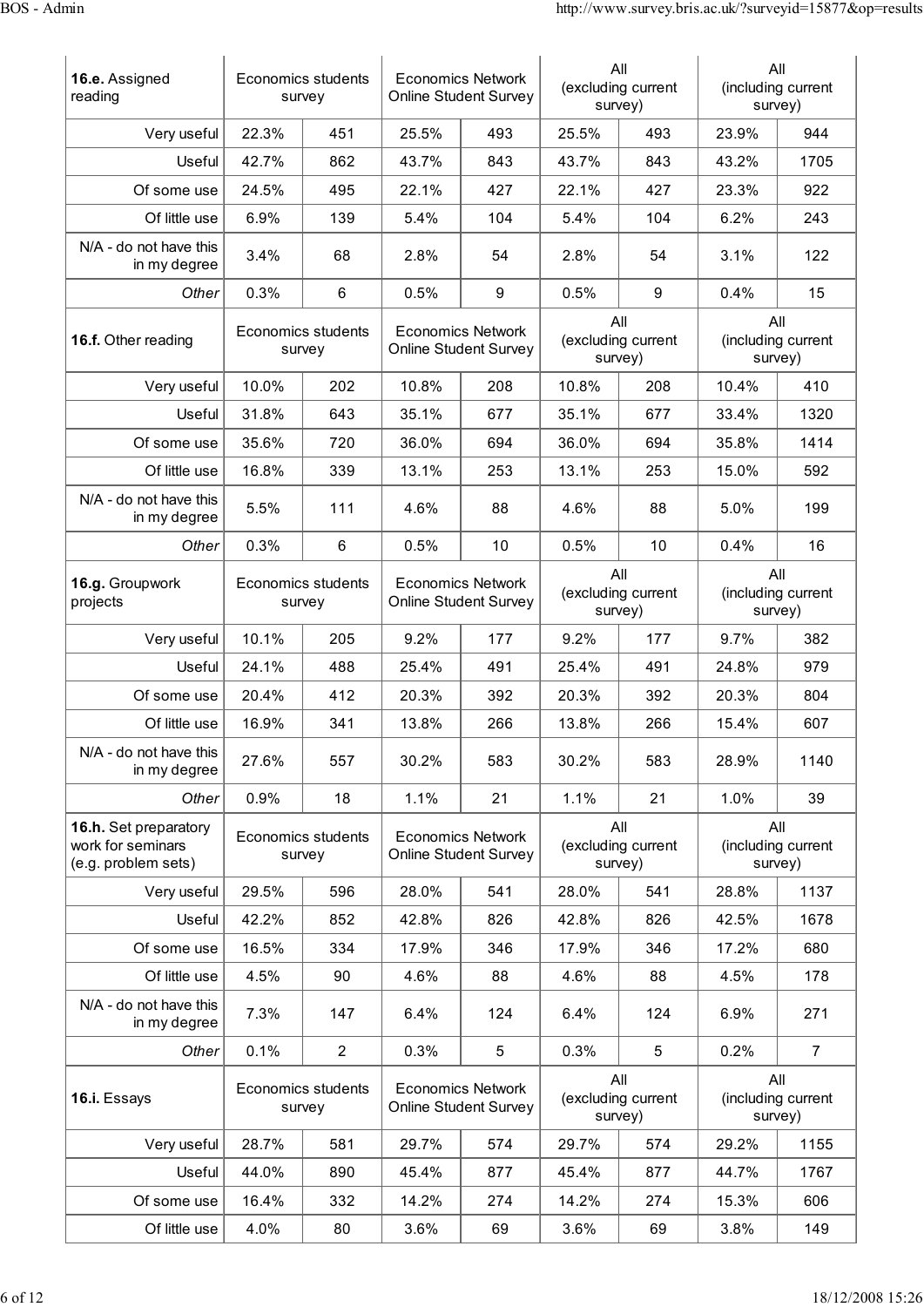| N/A - do not have this<br>in my degree                                                                | 6.2%   | 126                          | 6.5%                                                     | 125                                                      | 6.5%                                 | 125                           | 6.4%                                 | 251                       |
|-------------------------------------------------------------------------------------------------------|--------|------------------------------|----------------------------------------------------------|----------------------------------------------------------|--------------------------------------|-------------------------------|--------------------------------------|---------------------------|
| Other                                                                                                 | 0.6%   | 12                           | 0.6%                                                     | 11                                                       | 0.6%                                 | 11                            | 0.6%                                 | 23                        |
| 16.j. Online learning<br>using the Web                                                                |        | Economics students<br>survey | <b>Economics Network</b><br><b>Online Student Survey</b> |                                                          | All<br>(excluding current<br>survey) |                               | All<br>(including current<br>survey) |                           |
| Very useful                                                                                           | 22.4%  | 452                          | 20.9%                                                    | 404                                                      | 20.9%                                | 404                           | 21.7%                                | 856                       |
| Useful                                                                                                | 33.6%  | 680                          | 29.1%                                                    | 561                                                      | 29.1%                                | 561                           | 31.4%                                | 1241                      |
| Of some use                                                                                           | 20.1%  | 406                          | 21.5%                                                    | 414                                                      | 21.5%                                | 414                           | 20.8%                                | 820                       |
| Of little use                                                                                         | 8.0%   | 161                          | 8.0%                                                     | 154                                                      | 8.0%                                 | 154                           | 8.0%                                 | 315                       |
| N/A - do not have this<br>in my degree                                                                | 15.8%  | 319                          | 20.2%                                                    | 389                                                      | 20.2%                                | 389                           | 17.9%                                | 708                       |
| Other                                                                                                 | 0.1%   | 3                            | 0.4%                                                     | 8                                                        | 0.4%                                 | 8                             | 0.3%                                 | 11                        |
| 16.k. Online learning<br>using economics<br>software                                                  |        | Economics students<br>survey |                                                          | <b>Economics Network</b><br><b>Online Student Survey</b> | All<br>survey)                       | (excluding current            | All<br>survey)                       | (including current        |
| Very useful                                                                                           | 12.8%  | 258                          | 8.9%                                                     | 172                                                      | 8.9%                                 | 172                           | 10.9%                                | 430                       |
| Useful                                                                                                | 22.1%  | 447                          | 19.0%                                                    | 367                                                      | 19.0%                                | 367                           | 20.6%                                | 814                       |
| Of some use                                                                                           | 18.1%  | 365                          | 19.5%                                                    | 376                                                      | 19.5%                                | 376                           | 18.8%                                | 741                       |
| Of little use                                                                                         | 10.0%  | 203                          | 11.8%                                                    | 227                                                      | 11.8%                                | 227                           | 10.9%                                | 430                       |
| N/A - do not have this<br>in my degree                                                                | 36.2%  | 732                          | 40.2%                                                    | 775                                                      | 40.2%                                | 775                           | 38.1%                                | 1507                      |
| Other                                                                                                 | 0.8%   | 16                           | 0.7%                                                     | 13                                                       | 0.7%                                 | 13                            | 0.7%                                 | 29                        |
| 16.I. Online questions                                                                                |        |                              |                                                          |                                                          |                                      |                               |                                      |                           |
| and tests (not<br>assessed)                                                                           | survey | <b>Economics students</b>    |                                                          | <b>Economics Network</b><br>Online Student Survey        | All                                  | (excluding current<br>survey) | survey)                              | All<br>(including current |
| Very useful                                                                                           | 13.4%  | 270                          | 10.5%                                                    | 203                                                      | 10.5%                                | 203                           | 12.0%                                | 473                       |
| Useful                                                                                                | 22.7%  | 458                          | 21.2%                                                    | 409                                                      | 21.2%                                | 409                           | 21.9%                                | 867                       |
| Of some use                                                                                           | 16.7%  | 337                          | 17.3%                                                    | 334                                                      | 17.3%                                | 334                           | 17.0%                                | 671                       |
| Of little use                                                                                         | 9.4%   | 189                          | 9.0%                                                     | 173                                                      | 9.0%                                 | 173                           | 9.2%                                 | 362                       |
| N/A - do not have this<br>in my degree                                                                | 37.6%  | 759                          | 41.8%                                                    | 807                                                      | 41.8%                                | 807                           | 39.6%                                | 1566                      |
| Other                                                                                                 | 0.4%   | 8                            | 0.2%                                                     | 4                                                        | 0.2%                                 | 4                             | 0.3%                                 | 12                        |
| 16.m. Materials<br>posted by lecturer on<br>course VLE (such as<br>Blackboard or<br>WebCT) or website |        | Economics students<br>survey |                                                          | <b>Economics Network</b><br><b>Online Student Survey</b> | All<br>survey)                       | (excluding current            | All<br>survey)                       | (including current        |
| Very useful                                                                                           | 43.7%  | 883                          | 43.2%                                                    | 833                                                      | 43.2%                                | 833                           | 43.4%                                | 1716                      |
| Useful                                                                                                | 33.1%  | 669                          | 34.0%                                                    | 657                                                      | 34.0%                                | 657                           | 33.6%                                | 1326                      |
| Of some use                                                                                           | 11.2%  | 227                          | 9.2%                                                     | 177                                                      | 9.2%                                 | 177                           | 10.2%                                | 404                       |
| Of little use                                                                                         | 3.2%   | 65                           | 3.8%                                                     | 74                                                       | 3.8%                                 | 74                            | 3.5%                                 | 139                       |
| N/A - do not have this<br>in my degree                                                                | 8.3%   | 168                          | 9.3%                                                     | 179                                                      | 9.3%                                 | 179                           | 8.8%                                 | 347                       |
| Other                                                                                                 | 0.4%   | 9                            | 0.5%                                                     | 10                                                       | 0.5%                                 | 10                            | 0.5%                                 | 19                        |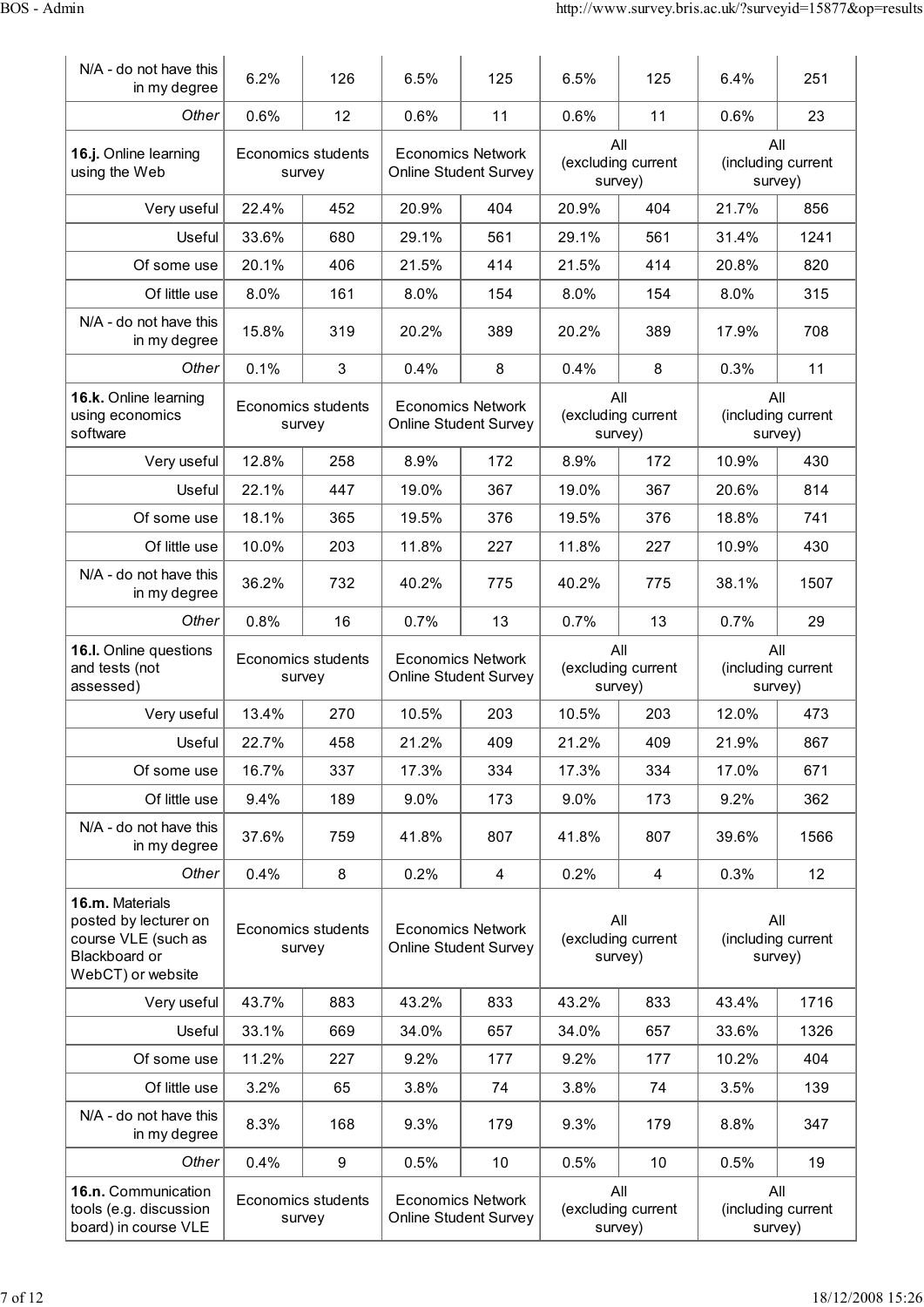| Very useful                                        | 9.6%  | 195                          | 10.0% | 193                                                      | 10.0%          | 193                | 9.8%           | 388                           |
|----------------------------------------------------|-------|------------------------------|-------|----------------------------------------------------------|----------------|--------------------|----------------|-------------------------------|
| Useful                                             | 19.4% | 392                          | 17.5% | 338                                                      | 17.5%          | 338                | 18.5%          | 730                           |
| Of some use                                        | 20.1% | 406                          | 19.5% | 376                                                      | 19.5%          | 376                | 19.8%          | 782                           |
| Of little use                                      | 22.6% | 456                          | 19.4% | 374                                                      | 19.4%          | 374                | 21.0%          | 830                           |
| N/A - do not have this<br>in my degree             | 27.8% | 562                          | 32.7% | 632                                                      | 32.7%          | 632                | 30.2%          | 1194                          |
| Other                                              | 0.5%  | 10                           | 0.9%  | 17                                                       | 0.9%           | 17                 | 0.7%           | 27                            |
| 16.o. Feedback on<br>submitted work                |       | Economics students<br>survey |       | <b>Economics Network</b><br><b>Online Student Survey</b> | All<br>survey) | (excluding current | All<br>survey) | (including current            |
| Very useful                                        | 28.2% | 569                          | 27.1% | 523                                                      | 27.1%          | 523                | 27.6%          | 1092                          |
| Useful                                             | 33.9% | 685                          | 33.8% | 652                                                      | 33.8%          | 652                | 33.8%          | 1337                          |
| Of some use                                        | 18.4% | 371                          | 21.5% | 415                                                      | 21.5%          | 415                | 19.9%          | 786                           |
| Of little use                                      | 13.4% | 271                          | 10.9% | 210                                                      | 10.9%          | 210                | 12.2%          | 481                           |
| N/A - do not have this<br>in my degree             | 4.0%  | 81                           | 4.7%  | 90                                                       | 4.7%           | 90                 | 4.3%           | 171                           |
| Other                                              | 2.1%  | 43                           | 2.1%  | 40                                                       | 2.1%           | 40                 | 2.1%           | 83                            |
| 16.p. Preparing for<br>exams and/or tests          |       | Economics students<br>survey |       | <b>Economics Network</b><br><b>Online Student Survey</b> | All<br>survey) | (excluding current | All<br>survey) | (including current            |
| Very useful                                        | 36.0% | 727                          | 37.4% | 722                                                      | 37.4%          | 722                | 36.7%          | 1449                          |
| Useful                                             | 41.8% | 844                          | 42.1% | 813                                                      | 42.1%          | 813                | 41.9%          | 1657                          |
| Of some use                                        | 14.9% | 301                          | 14.2% | 275                                                      | 14.2%          | 275                | 14.6%          | 576                           |
| Of little use                                      | 5.0%  | 100                          | 4.0%  | 77                                                       | 4.0%           | 77                 | 4.5%           | 177                           |
| N/A - do not have this<br>in my degree             | 1.8%  | 37                           | 1.9%  | 36                                                       | 1.9%           | 36                 | 1.8%           | 73                            |
| Other                                              | 0.5%  | 11                           | 0.4%  | $\overline{7}$                                           | 0.4%           | $\overline{7}$     | 0.5%           | 18                            |
| 16.q. Working<br>informally with other<br>students |       | Economics students<br>survey |       | <b>Economics Network</b><br><b>Online Student Survey</b> | All<br>survey) | (excluding current | All            | (including current<br>survey) |
| Very useful                                        | 28.8% | 581                          | 28.5% | 551                                                      | 28.5%          | 551                | 28.7%          | 1132                          |
| Useful                                             | 39.1% | 790                          | 37.8% | 730                                                      | 37.8%          | 730                | 38.5%          | 1520                          |
| Of some use                                        | 19.6% | 396                          | 20.9% | 404                                                      | 20.9%          | 404                | 20.3%          | 800                           |
| Of little use                                      | 7.9%  | 160                          | 7.2%  | 138                                                      | 7.2%           | 138                | 7.5%           | 298                           |
| N/A - do not have this<br>in my degree             | 4.4%  | 88                           | 5.1%  | 99                                                       | 5.1%           | 99                 | 4.7%           | 187                           |
| Other                                              | 0.2%  | $\,$ 5 $\,$                  | 0.4%  | 8                                                        | 0.4%           | 8                  | 0.3%           | 13                            |

| <b>18.</b> Which of the<br>following activities are<br>used in<br>seminars/tutorials<br>/small classes? |       | Economics students<br>survey | <b>Economics Network</b><br>Online Student Survey |      | All<br>(excluding current<br>survey) |                    | All<br>(including current<br>survey) |                                      |
|---------------------------------------------------------------------------------------------------------|-------|------------------------------|---------------------------------------------------|------|--------------------------------------|--------------------|--------------------------------------|--------------------------------------|
| <b>18.a.</b> Going through<br>pre-prepared problem<br>sets of worksheets                                |       | Economics students<br>survey | Economics Network<br><b>Online Student Survey</b> |      | All<br>survey)                       | (excluding current |                                      | All<br>(including current<br>survey) |
| Frequently                                                                                              | 77.3% | 1562                         | 75.0%                                             | 1447 | 75.0%                                | 1447               | 76.2%                                | 3009                                 |
| Occasionally                                                                                            | 17.2% | 347                          | 19.3%                                             | 373  | 19.3%                                | 373                | 18.2%                                | 720                                  |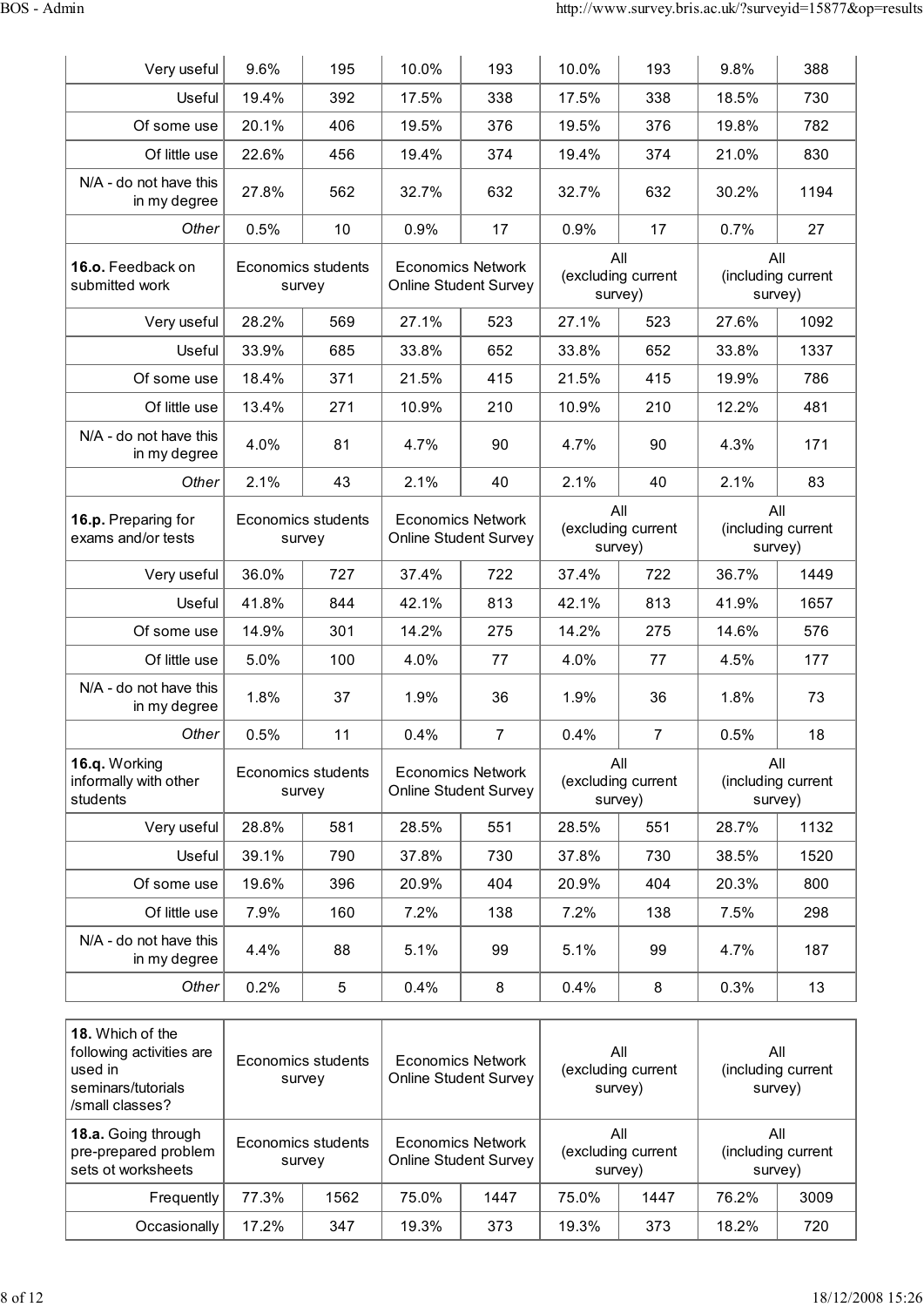| Rarely or never                                                               | 5.5%                         | 111                                 | 5.7%                                                     | 110                                                      | 5.7%                                 | 110                                  | 5.6%                                 | 221                |
|-------------------------------------------------------------------------------|------------------------------|-------------------------------------|----------------------------------------------------------|----------------------------------------------------------|--------------------------------------|--------------------------------------|--------------------------------------|--------------------|
| 18.b. Working through<br>questions given out in<br>seminar as whole<br>group  | Economics students<br>survey |                                     | <b>Economics Network</b><br><b>Online Student Survey</b> |                                                          | All<br>(excluding current<br>survey) |                                      | All<br>(including current<br>survey) |                    |
| Frequently                                                                    | 41.9%                        | 847                                 | 38.9%                                                    | 750                                                      | 38.9%                                | 750                                  | 40.4%                                | 1597               |
| Occasionally                                                                  | 34.6%                        | 699                                 | 36.4%                                                    | 702                                                      | 36.4%                                | 702                                  | 35.5%                                | 1401               |
| Rarely or never                                                               | 23.5%                        | 474                                 | 24.8%                                                    | 478                                                      | 24.8%                                | 478                                  | 24.1%                                | 952                |
| 18.c. Working through<br>questions given out in<br>seminar in small<br>groups |                              | Economics students<br>survey        |                                                          | <b>Economics Network</b><br><b>Online Student Survey</b> |                                      | All<br>(excluding current<br>survey) | All<br>survey)                       | (including current |
| Frequently                                                                    | 32.0%                        | 646                                 | 28.6%                                                    | 552                                                      | 28.6%                                | 552                                  | 30.3%                                | 1198               |
| Occasionally                                                                  | 37.5%                        | 758                                 | 38.0%                                                    | 733                                                      | 38.0%                                | 733                                  | 37.7%                                | 1491               |
| Rarely or never                                                               | 30.5%                        | 616                                 | 33.4%                                                    | 645                                                      | 33.4%                                | 645                                  | 31.9%                                | 1261               |
| 18.d. Individual<br>presentations of paper                                    |                              | <b>Economics students</b><br>survey |                                                          | <b>Economics Network</b><br><b>Online Student Survey</b> |                                      | All<br>(excluding current<br>survey) | All<br>survey)                       | (including current |
| Frequently                                                                    | 14.1%                        | 284                                 | 15.8%                                                    | 305                                                      | 15.8%                                | 305                                  | 14.9%                                | 589                |
| Occasionally                                                                  | 37.6%                        | 760                                 | 34.7%                                                    | 669                                                      | 34.7%                                | 669                                  | 36.2%                                | 1429               |
| Rarely or never                                                               | 48.3%                        | 976                                 | 49.5%                                                    | 956                                                      | 49.5%                                | 956                                  | 48.9%                                | 1932               |
| 18.e. Mini-lecture by<br>tutor                                                |                              | Economics students<br>survey        |                                                          | <b>Economics Network</b><br><b>Online Student Survey</b> |                                      | All<br>(excluding current<br>survey) | All<br>survey)                       | (including current |
| Frequently                                                                    | 19.7%                        | 397                                 | 19.2%                                                    | 370                                                      | 19.2%                                | 370                                  | 19.4%                                | 767                |
| Occasionally                                                                  | 48.5%                        | 980                                 | 45.9%                                                    | 886                                                      | 45.9%                                | 886                                  | 47.2%                                | 1866               |
| Rarely or never                                                               | 31.8%                        | 643                                 | 34.9%                                                    | 674                                                      | 34.9%                                | 674                                  | 33.3%                                | 1317               |
| <b>18.f.</b> Games,<br>experiments, role-play                                 |                              | Economics students<br>survey        |                                                          | <b>Economics Network</b><br><b>Online Student Survey</b> |                                      | All<br>(excluding current<br>survey) | All<br>survey)                       | (including current |
| Frequently                                                                    | 3.5%                         | 71                                  | 2.2%                                                     | 43                                                       | 2.2%                                 | 43                                   | 2.9%                                 | 114                |
| Occasionally                                                                  | 20.7%                        | 419                                 | 15.9%                                                    | 306                                                      | 15.9%                                | 306                                  | 18.4%                                | 725                |
| Rarely or never                                                               | 75.7%                        | 1530                                | 81.9%                                                    | 1581                                                     | 81.9%                                | 1581                                 | 78.8%                                | 3111               |

| 20. How effective<br>have you found the<br>teaching of maths and<br>stats on your course? |       | Economics students<br>survey | Economics Network<br>Online Student Survey |     | All<br>(excluding current<br>survey) |     | All<br>(including current<br>survey) |      |
|-------------------------------------------------------------------------------------------|-------|------------------------------|--------------------------------------------|-----|--------------------------------------|-----|--------------------------------------|------|
| Very good                                                                                 | 16.5% | 334                          | 16.1%                                      | 310 | 16.1%                                | 310 | 16.3%                                | 644  |
| Mostly good                                                                               | 35.9% | 726                          | 35.1%                                      | 678 | 35.1%                                | 678 | 35.5%                                | 1404 |
| Some good, some not<br>so good                                                            | 28.0% | 566                          | 29.4%                                      | 568 | 29.4%                                | 568 | 28.7%                                | 1134 |
| Generally not very<br>good                                                                | 8.6%  | 174                          | 8.5%                                       | 164 | 8.5%                                 | 164 | 8.6%                                 | 338  |
| Poor                                                                                      | 6.1%  | 123                          | 6.3%                                       | 122 | 6.3%                                 | 122 | 6.2%                                 | 245  |
| Other                                                                                     | 4.8%  | 97                           | 4.6%                                       | 88  | 4.6%                                 | 88  | 4.7%                                 | 185  |

| 21. How relevant to<br><b>Economics Network</b><br>Economics students<br>the real world do you<br>Online Student Survey<br>survev | Αll<br>(excluding current | All<br>(including current |
|-----------------------------------------------------------------------------------------------------------------------------------|---------------------------|---------------------------|
|-----------------------------------------------------------------------------------------------------------------------------------|---------------------------|---------------------------|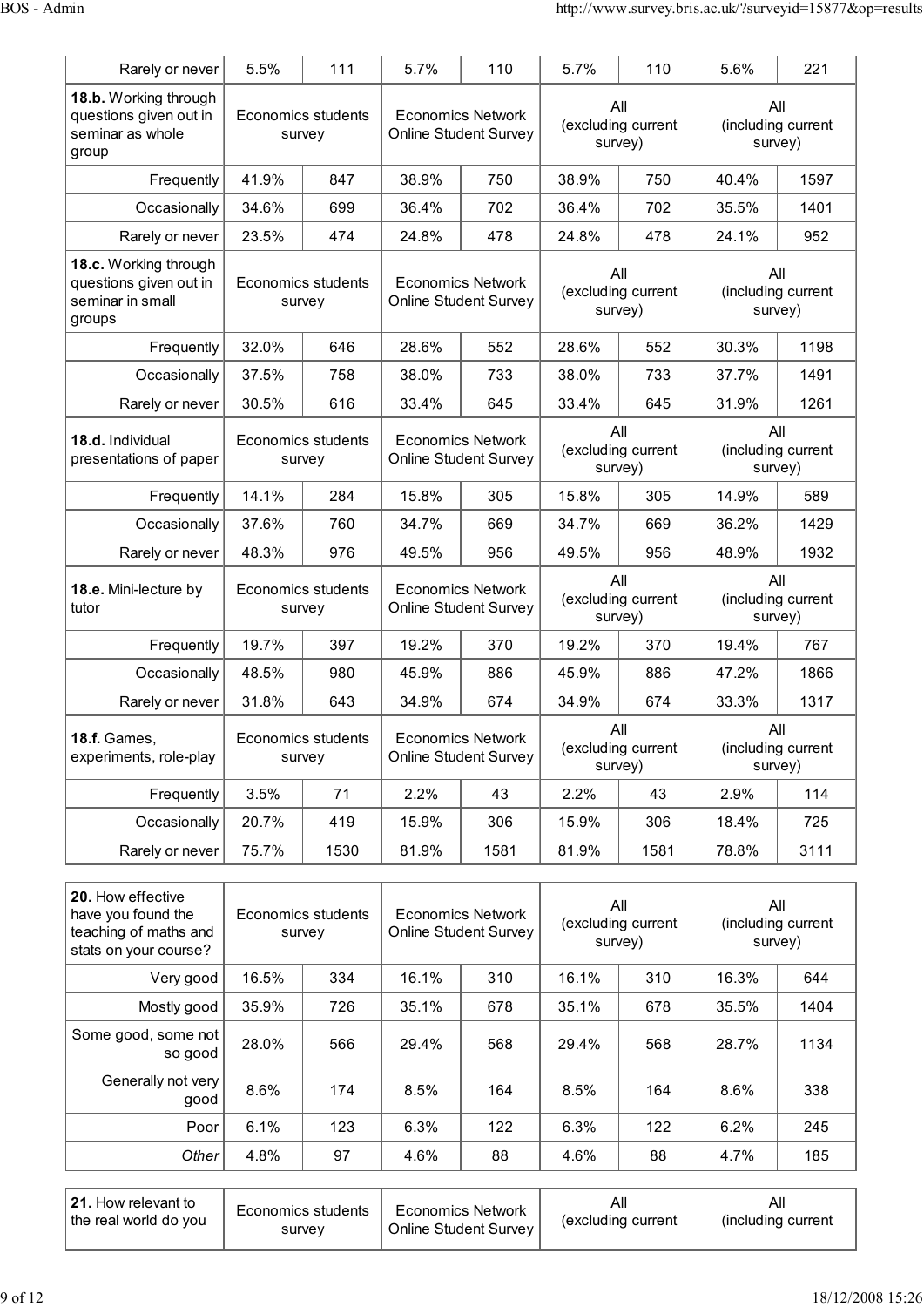| find the content of the<br>degree? |       |     |       |     | survey) |     | survey) |      |
|------------------------------------|-------|-----|-------|-----|---------|-----|---------|------|
| Largely relevant                   | 27.8% | 562 | 25.0% | 483 | 25.0%   | 483 | 26.5%   | 1045 |
| Relevant                           | 41.5% | 839 | 41.8% | 806 | 41.8%   | 806 | 41.6%   | 1645 |
| Some relevant, some<br>not so      | 24.8% | 500 | 27.1% | 523 | 27.1%   | 523 | 25.9%   | 1023 |
| Generally not very<br>relevant     | 4.7%  | 95  | 5.4%  | 105 | 5.4%    | 105 | 5.1%    | 200  |
| Not relevant at all                | 1.2%  | 24  | 0.7%  | 13  | 0.7%    | 13  | 0.9%    | 37   |

| 22. How do you find<br>the workload on this<br>degree? | Economics students<br>survey |      | Economics Network<br><b>Online Student Survey</b> |      | All<br>(excluding current<br>survey) |      | All<br>(including current<br>survey) |      |
|--------------------------------------------------------|------------------------------|------|---------------------------------------------------|------|--------------------------------------|------|--------------------------------------|------|
| Much too heavy                                         | 2.3%                         | 46   | 2.8%                                              | 54   | 2.8%                                 | 54   | 2.5%                                 | 100  |
| Too heavy                                              | 19.5%                        | 394  | 17.4%                                             | 336  | 17.4%                                | 336  | 18.5%                                | 730  |
| About right                                            | 64.9%                        | 1311 | 66.1%                                             | 1276 | 66.1%                                | 1276 | 65.5%                                | 2587 |
| Too light                                              | 7.2%                         | 145  | $7.2\%$                                           | 138  | 7.2%                                 | 138  | 7.2%                                 | 283  |
| Much too light                                         | $0.7\%$                      | 15   | $0.6\%$                                           | 11   | 0.6%                                 | 11   | 0.7%                                 | 26   |
| Other                                                  | 5.4%                         | 109  | $6.0\%$                                           | 115  | 6.0%                                 | 115  | 5.7%                                 | 224  |

| 23. Do you find that<br>the assessment on<br>your degree<br>accurately tests the<br>level of your<br>knowledge and<br>understanding of the<br>learning outcomes                                   | <b>Economics students</b><br>survey |      | <b>Economics Network</b><br><b>Online Student Survey</b> |      | All<br>(excluding current<br>survey) |      | All<br>(including current<br>survey) |      |
|---------------------------------------------------------------------------------------------------------------------------------------------------------------------------------------------------|-------------------------------------|------|----------------------------------------------------------|------|--------------------------------------|------|--------------------------------------|------|
| Yes                                                                                                                                                                                               | n/a                                 | 439  |                                                          | 397  | n/a                                  | 397  | n/a                                  | 836  |
| Mostly                                                                                                                                                                                            | n/a                                 | 954  | n/a                                                      | 934  | n/a                                  | 934  | n/a                                  | 1888 |
| In some parts yes, in<br>others no                                                                                                                                                                | n/a                                 | 582  | n/a                                                      | 587  | n/a                                  | 587  | n/a                                  | 1169 |
| Mostly not                                                                                                                                                                                        | n/a                                 | 119  | n/a                                                      | 90   | n/a                                  | 90   | n/a                                  | 209  |
| <b>No</b>                                                                                                                                                                                         | n/a                                 | 67   | n/a                                                      | 59   | n/a                                  | 59   | n/a                                  | 126  |
| Other                                                                                                                                                                                             | n/a                                 | 40   | n/a                                                      | 48   | n/a                                  | 48   | n/a                                  | 88   |
| 23.a. Which of the<br>following types of<br>coursework<br>assessment are used<br>on your degree? (only<br>include assessment<br>that counts towards<br>your overall mark for a<br>module or unit) | <b>Economics students</b><br>survey |      | <b>Economics Network</b><br><b>Online Student Survey</b> |      | All<br>(excluding current<br>survey) |      | All<br>(including current<br>survey) |      |
| 23.a.i. Essays in your<br>own time                                                                                                                                                                | Economics students<br>survey        |      | <b>Economics Network</b><br><b>Online Student Survey</b> |      | All<br>(excluding current<br>survey) |      | All<br>(including current<br>survey) |      |
| Frequently                                                                                                                                                                                        | 49.5%                               | 1000 | 52.1%                                                    | 1006 | 52.1%                                | 1006 | 50.8%                                | 2006 |
| Occasionally                                                                                                                                                                                      | 29.8%                               | 601  | 27.9%                                                    | 539  | 27.9%                                | 539  | 28.9%                                | 1140 |
| Rarely or never                                                                                                                                                                                   | 19.8%                               | 399  | 19.1%                                                    | 369  | 19.1%                                | 369  | 19.4%                                | 768  |
| Other                                                                                                                                                                                             | 1.0%                                | 20   | 0.8%                                                     | 16   | 0.8%                                 | 16   | 0.9%                                 | 36   |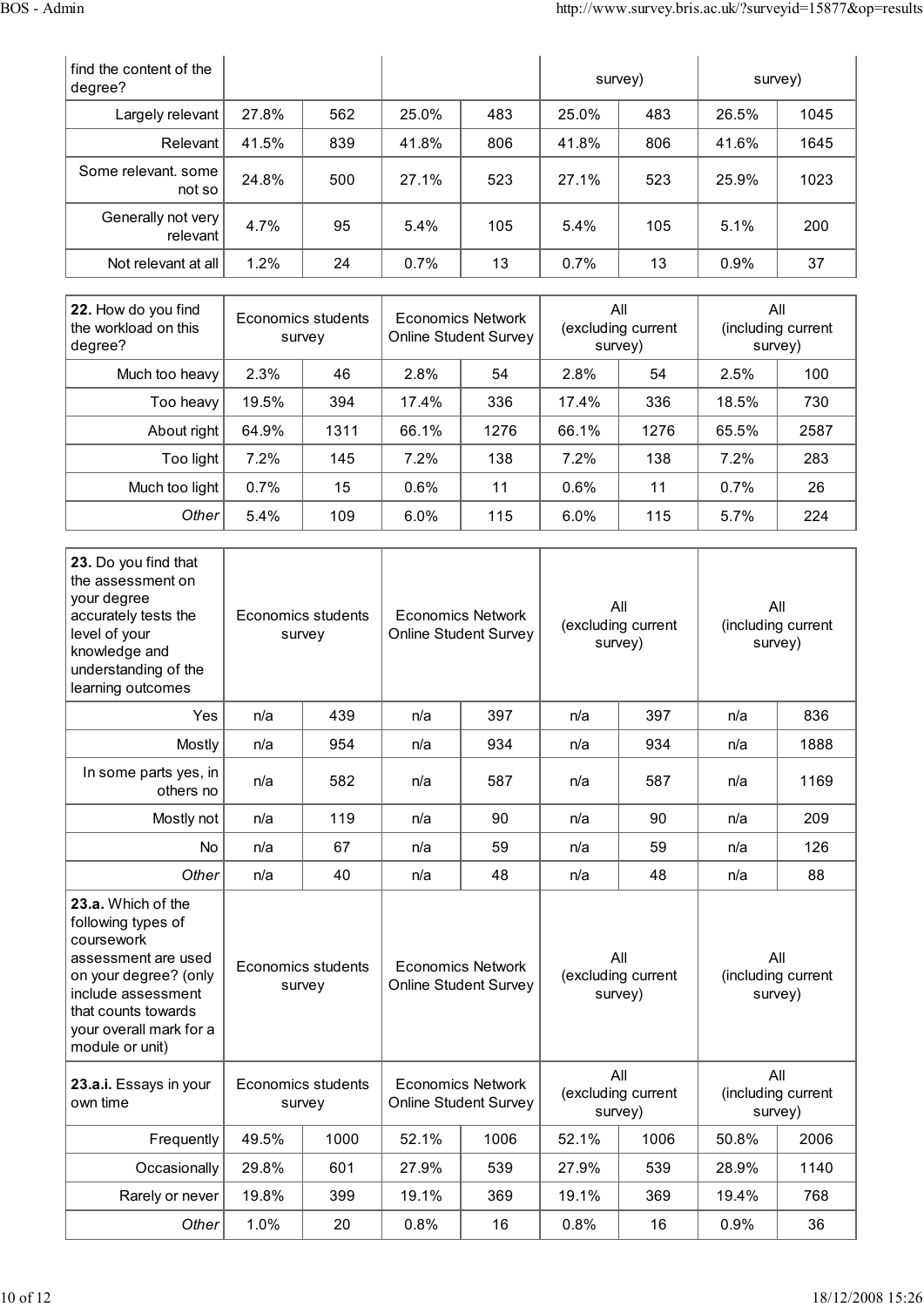| 23.a.ii. Essays done<br>in class                                | <b>Economics students</b><br><b>Economics Network</b><br><b>Online Student Survey</b><br>survey |                              |                                                          |                                                          | All<br>(excluding current<br>survey) | All<br>(including current<br>survey) |                                      |                                      |  |
|-----------------------------------------------------------------|-------------------------------------------------------------------------------------------------|------------------------------|----------------------------------------------------------|----------------------------------------------------------|--------------------------------------|--------------------------------------|--------------------------------------|--------------------------------------|--|
| Frequently                                                      | 2.7%                                                                                            | 55                           | 2.0%                                                     | 38                                                       | 2.0%                                 | 38                                   | 2.4%                                 | 93                                   |  |
| Occasionally                                                    | 11.1%                                                                                           | 225                          | 10.1%                                                    | 195                                                      | 10.1%                                | 195                                  | 10.6%                                | 420                                  |  |
| Rarely or never                                                 | 85.3%                                                                                           | 1723                         | 87.4%                                                    | 1687                                                     | 87.4%                                | 1687                                 | 86.3%                                | 3410                                 |  |
| Other                                                           | 0.8%                                                                                            | 17                           | 0.5%                                                     | 10                                                       | 0.5%                                 | 10                                   | 0.7%                                 | 27                                   |  |
| 23.a.iii. Tests (as<br>opposed to end of<br>year/semester exam) | Economics students<br>survey                                                                    |                              |                                                          | <b>Economics Network</b><br><b>Online Student Survey</b> |                                      | All<br>(excluding current<br>survey) |                                      | All<br>(including current<br>survey) |  |
| Frequently                                                      | 35.4%                                                                                           | 716                          | 30.9%                                                    | 596                                                      | 30.9%                                | 596                                  | 33.2%                                | 1312                                 |  |
| Occasionally                                                    | 36.8%                                                                                           | 743                          | 38.2%                                                    | 738                                                      | 38.2%                                | 738                                  | 37.5%                                | 1481                                 |  |
| Rarely or never                                                 | 26.9%                                                                                           | 544                          | 30.1%                                                    | 581                                                      | 30.1%                                | 581                                  | 28.5%                                | 1125                                 |  |
| Other                                                           | 0.8%                                                                                            | 17                           | 0.8%                                                     | 15                                                       | 0.8%                                 | 15                                   | 0.8%                                 | 32                                   |  |
| 23.a.iv. Problem sets                                           | Economics students<br>survey                                                                    |                              | <b>Economics Network</b><br><b>Online Student Survey</b> |                                                          | All<br>(excluding current<br>survey) |                                      | All<br>(including current<br>survey) |                                      |  |
| Frequently                                                      | 31.1%                                                                                           | 628                          | 29.0%                                                    | 559                                                      | 29.0%                                | 559                                  | 30.1%                                | 1187                                 |  |
| Occasionally                                                    | 28.0%                                                                                           | 565                          | 25.4%                                                    | 491                                                      | 25.4%                                | 491                                  | 26.7%                                | 1056                                 |  |
| Rarely or never                                                 | 40.1%                                                                                           | 810                          | 45.3%                                                    | 875                                                      | 45.3%                                | 875                                  | 42.7%                                | 1685                                 |  |
| Other                                                           | 0.8%                                                                                            | 17                           | 0.3%                                                     | 5                                                        | 0.3%                                 | 5                                    | 0.6%                                 | 22                                   |  |
| 23.a.v. Online<br>assessment                                    | Economics students<br>survey                                                                    |                              | <b>Economics Network</b><br>Online Student Survey        |                                                          | All<br>(excluding current<br>survey) |                                      | All<br>(including current<br>survey) |                                      |  |
| Frequently                                                      | 9.3%                                                                                            | 187                          | 6.7%                                                     | 130                                                      | 6.7%                                 | 130                                  | 8.0%                                 | 317                                  |  |
| Occasionally                                                    | 20.5%                                                                                           | 415                          | 21.3%                                                    | 412                                                      | 21.3%                                | 412                                  | 20.9%                                | 827                                  |  |
| Rarely or never                                                 | 69.3%                                                                                           | 1399                         | 71.5%                                                    | 1380                                                     | 71.5%                                | 1380                                 | 70.4%                                | 2779                                 |  |
| Other                                                           | 0.9%                                                                                            | 19                           | 0.4%                                                     | 8                                                        | 0.4%                                 | 8                                    | 0.7%                                 | 27                                   |  |
| 23.a.vi. Groupwork<br>projects                                  |                                                                                                 | Economics students<br>survey | <b>Economics Network</b><br>Online Student Survey        |                                                          | All<br>(excluding current<br>survey) |                                      | All<br>(including current<br>survey) |                                      |  |
| Frequently                                                      | 13.0%                                                                                           | 262                          | 13.3%                                                    | 256                                                      | 13.3%                                | 256                                  | 13.1%                                | 518                                  |  |
| Occasionally                                                    | 40.4%                                                                                           | 816                          | 38.8%                                                    | 748                                                      | 38.8%                                | 748                                  | 39.6%                                | 1564                                 |  |
| Rarely or never                                                 | 45.8%                                                                                           | 925                          | 47.7%                                                    | 920                                                      | 47.7%                                | 920                                  | 46.7%                                | 1845                                 |  |
| Other                                                           | 0.8%                                                                                            | 17                           | 0.3%                                                     | 6                                                        | 0.3%                                 | 6                                    | 0.6%                                 | 23                                   |  |

| <b>25.</b> Do the<br>modules/units on your<br>degree course make<br>use of a 'Virtual<br>learning environment'<br>(VLE), such as<br>WebCT or<br>Blackboard? |       | Economics students<br>survey |       | <b>Economics Network</b><br><b>Online Student Survey</b> |       | All<br>(excluding current<br>survey) |         | All<br>(including current<br>survey) |  |
|-------------------------------------------------------------------------------------------------------------------------------------------------------------|-------|------------------------------|-------|----------------------------------------------------------|-------|--------------------------------------|---------|--------------------------------------|--|
| Yes                                                                                                                                                         | 73.7% | 1488                         | 67.0% | 1294                                                     | 67.0% | 1294                                 | 70.4%   | 2782                                 |  |
| <b>No</b>                                                                                                                                                   | 22.9% | 462                          | 28.8% | 556                                                      | 28.8% | 556                                  | 25.8%   | 1018                                 |  |
| Other                                                                                                                                                       | 3.5%  | 70                           | 4.1%  | 80                                                       | 4.1%  | 80                                   | $3.8\%$ | 150                                  |  |
|                                                                                                                                                             |       |                              |       |                                                          |       |                                      |         |                                      |  |

| ່ 28. ∈<br>are vou<br>Overall, | students<br>nomics | conomics<br>Network | Al. | All |
|--------------------------------|--------------------|---------------------|-----|-----|
|                                |                    |                     |     |     |